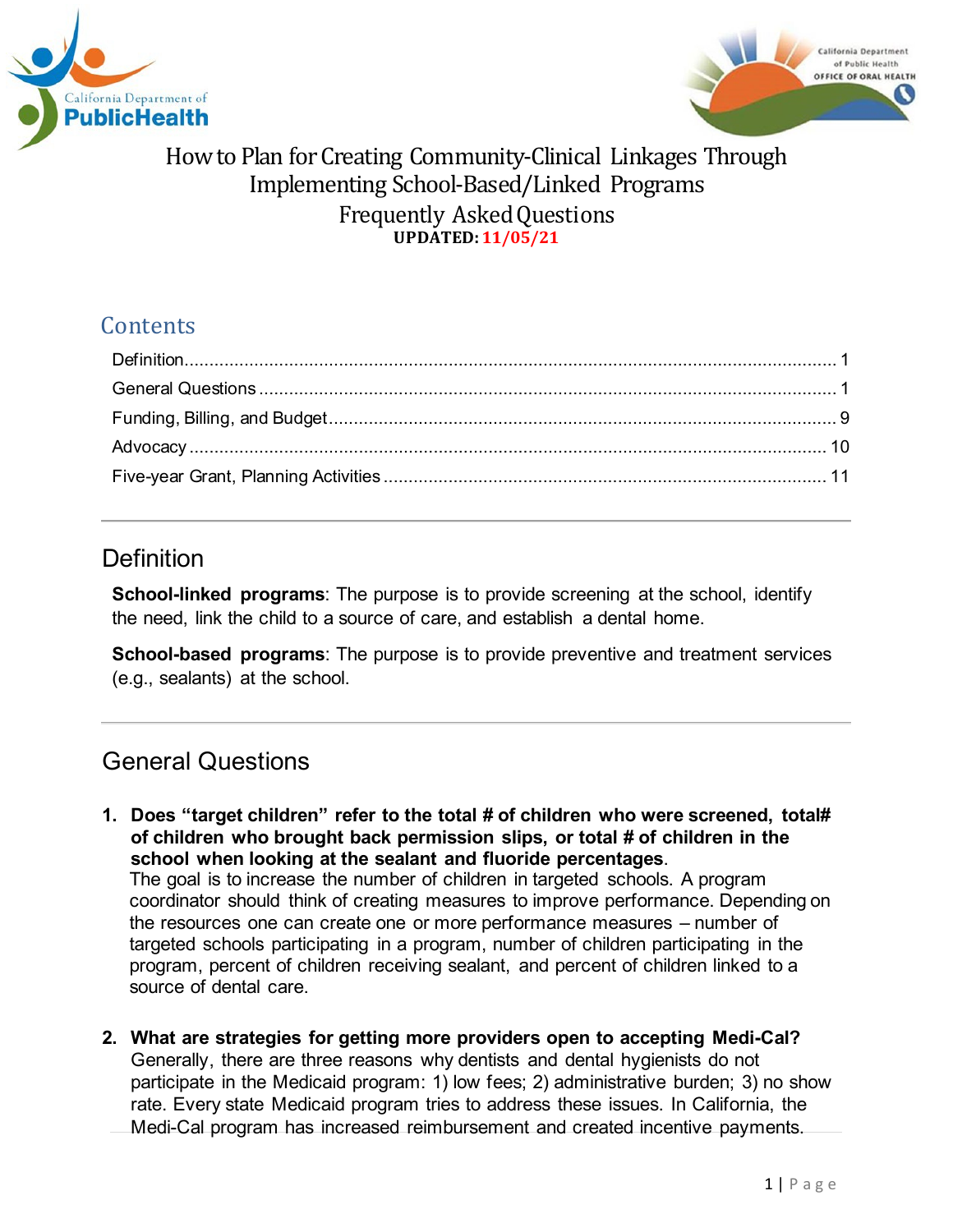



Smile, California is the Medi-Cal Dental Program's campaign to help members increase utilization of their dental benefits and increase provider participation in the program. There is a loan repayment program for dentists (\$300,000) if they agree to participate in the program. Many administrative barriers have been addressed. The enrollment, prior approval process, and process of billinghave been streamlined.

- **3. Schools are not as willing to sacrifice class time/academics for OH. Would it be possible for OOH and CDE to send school districts and County Office of ED a coauthored letter encouraging schools to allow LOHP into schools?** Yes, OOH can work with CDE to send a letter encouraging schools to allow time for oral health education. However, decisions are made at the local level, so LOHPs need to advocate for oral health in their respective communities.
- **4. Would it be possible for OOH and CDE to offer an incentive for school districts to work with LOHP? Any other ideas to help LOHPs overcome this challenge?** The 2021-22 budget will provide \$93.7 billion in Proposition 98 funding to K-14 public education — the highest amount in state history. The budget creates the nation's first free breakfast and lunch program for all students, starting in 2022-23. Therefore, the incentive that CDPH/OOH could provide would not be large enough to make an impact.
- **5. For children identified through a KOHA at a school-based screening with urgent or emergency needs (i.e., they should be seen in 24-48 hours), what guidance do you have about who should be the lead to ensure that child receives care - the PH Care Coordinator or the school (Nurse, social worker). Assume an MOU in place.**

OOH does not want to dictate a specific solution, as every county has different resources and capacity.

**6. What do LOHPs do when the demand for dental care is much greater than the capacity for the limited dental professionals to provide services?** Start by reaching out to the local dental association or society to find dental hygienists and see whether they can take referrals from school programs. You can estimate by screening one grade what proportion of children will be in three buckets (emergency, urgent, needing some care in the next six months). Based on that, one can communicate the number of children who need a specific level of care.

There are a couple of other steps one can take. First, reduce demand (improve home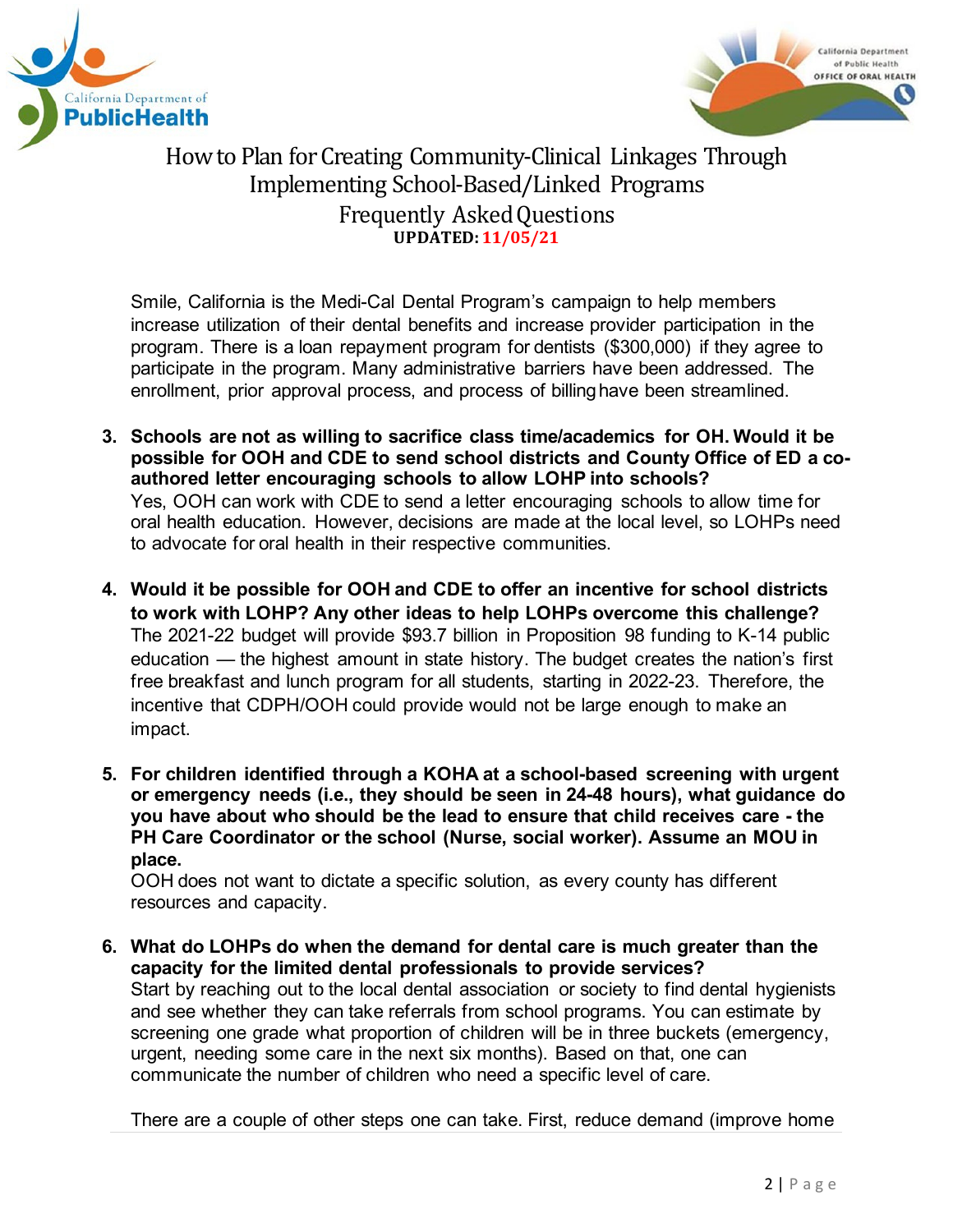



care by brushing/flossing, reducing consumption of sugar-sweetened beverages). Second, increase capacity. California has a loan repayment option. One can recruit dentists to bring their practice to your county by reaching out to CDA and CDHA and marketing your county. Or one can go to your county or foundations and advocate for funds. One can also reach out to the media and bring attention to the extent of the problem in your county. Dentists may see or hear the story and want to set up their practice in your county. OOH is exploring ways to create a consortium of dental schools to create externship opportunities for students to work in rural counties. The hope is that these students may like the rural counties and use the loan repayment funds to set up their practices in those areas.

- **7. Are Local Dental Pilot Projects independent programs outside of the LOHP?** Yes. Local Dental Pilot Projects were funded by DHCS Medi-Cal Dental Program. These programs have ended. LOHP is a public health program funded by CDPH. We intend to continue for another 5 years.
- **8. What are some differences between rural and urban areas as far as opportunities and challenges for establishing these programs? How can LOHPs overcome them?**

These areas are very different. In rural areas, the main challenges are around lack of providers (partners) or infrastructure (public health). Also, distance, geography, cultural sensitivity, and language needs contribute to access to care barriers and need to be considered carefully. For urban areas with large populations, it can be how to reach the impacted communities and challenges that come with inner city and urban environment. The answer in both cases is on a case-by-case basis, depending on what's needed. Having regional consortiums may be helpful to share promising practices at the local level.

### **9. How does Covid-19 affect the school-based sealant programs?** Temporary delays:

- as federal guidance is being updated
- school re-opening and implementation of safety guidelines Note: As you approach schools, be mindful and communicate about their readiness.

### **10. With the recent resurgence of Coronavirus cases this may impact our outreach efforts. Is there some guidance on this?**

If Covid is ongoing, promote a campaign like *[Back Tooth](https://smilecalifornia.org/school-readiness/) School* to encourage parents to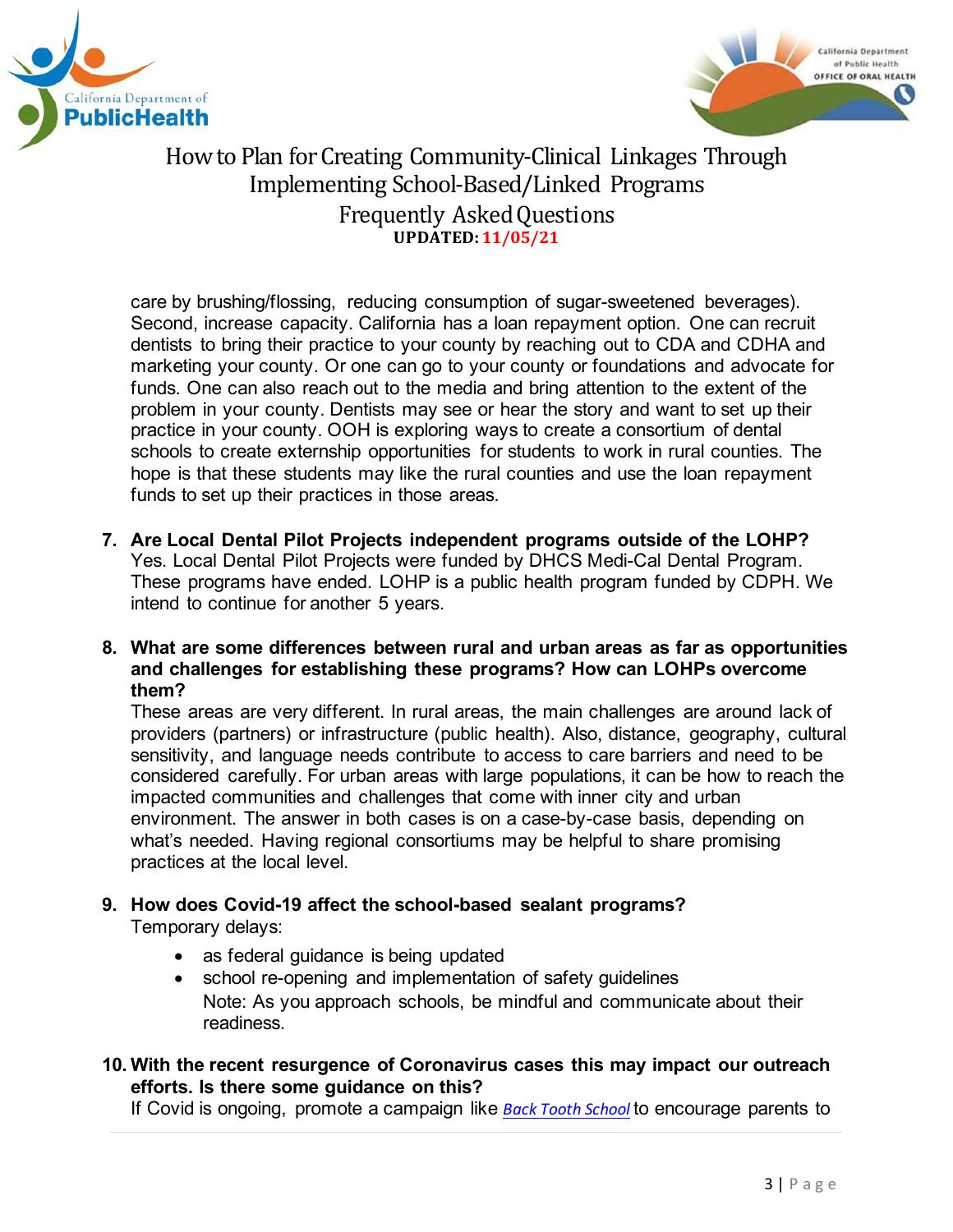



seek dental care before starting school. As we look forward to the COVID challenge diminishing, be prepared to reassure school districts that we are following the most updated guidelines.

### **11. What about COVID precautions? NEW**

Hopefully, the COVID pandemic will become like influenza by 2022. We are recommending you start with a few schools and gradually expand over the years. Between now and June 2022, you can test your approaches.

### **12. What should we do if a student does not have insurance in a school-based program?**

Connect students and family to eligibility workers in your jurisdiction. Encourage enrollment in the Medi-Cal Dental or Covered CA program. Parents / guardians can apply online on CoveredCA.com. This single application will let parents know if they qualify for coverage through Covered California or Medi-Cal. Parents can also apply in person at your local county human services agency or by phone by calling Covered California at (800) 300-1506 or use one ofthe certified enrollers.

### **13. Can you cover the essential components of a school-based/-linked OH program? I'm wondering if some audience members might need that background first. Screenings at the minimum? Other preventive services?**

It will depend on the goal and the provider. If the goal is a school-based sealant program, then the minimum would be an oral health assessment/dental screening and sealant placement. The dental screening will identify kids who may have cavities or other dental problems; therefore, the school-based program must have a referral plan in place. The screening will also detect first and second molars thatneed sealants. Keep in mind that first molars erupt around 6 years of age. Yes, that is correct; your first adult molar erupts about age 6. These chewing teeth in the back often go undetected by parents as you do not lose a tooth in order for the molar to erupt. It erupts behind the row of baby teeth. The molar can be susceptible to decay because of the large chewing surface with many deep fissures and grooves which are hard to keep clean by children just gaining fine motor skills. Six years old is the average age and kids can have early or delayed eruption patterns. A school-based sealant program will typically work with second graders. Second molars tend to erupt about 12 years of age, depending on the goal of the program and resources, school-based sealant programs may include this age group. School-based programs can include other preventive services suchas prophylaxis (dental cleaning), and fluoride varnish application.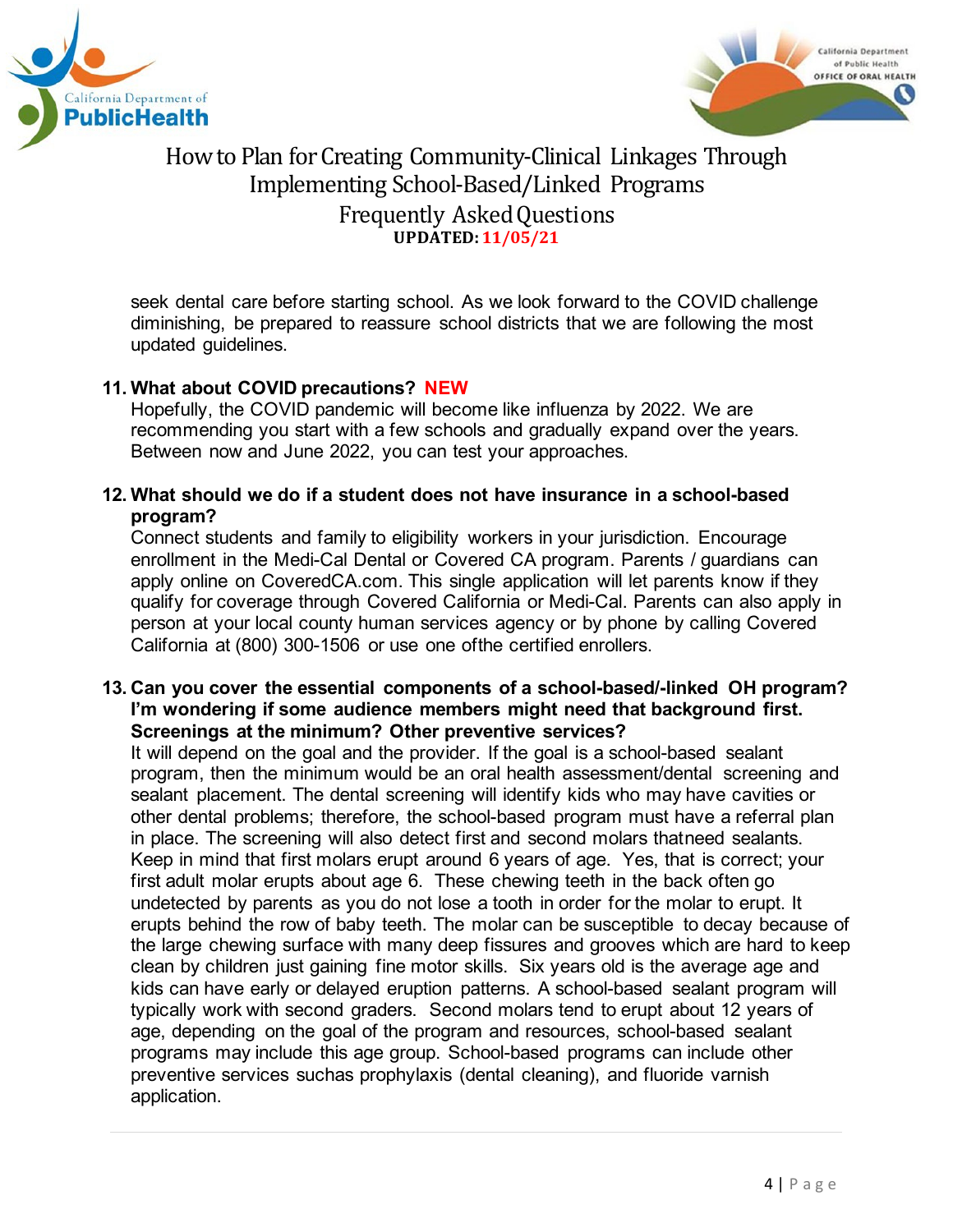



Here are great resources to become familiar with: [Welcome](https://www.mchoralhealth.org/seal/) | Seal Ame[rica](https://www.mchoralhealth.org/seal/) [\(mchoralhealth.org\); Seal America \(mchoralhealth.org\),](https://www.mchoralhealth.org/seal/) [School-Based Dental Sealant](https://www.mchoralhealth.org/Dental-Sealant/)  [Programs](https://www.mchoralhealth.org/Dental-Sealant/) [\(mchoralhealth.org\)](https://www.mchoralhealth.org/Dental-Sealant/)

For a school-linked program the minimum would be an oral health assessment / dental screening and referral. School-linked programs screen the children in school and refer them to private dental practices or public dental clinics that place the sealants, provide other preventive and treatment services. Many students treated in school-based or school-linked dental programs do not have a primary or regular source of oral health care (dental home). School-based and school-linked dental programs can serve as steppingstones to the establishment of a dental home by linking students with oral health needs to the broader oral health care community. To accomplish this, programs need a plan for notifying parents about their child's oral health needs and for helping parents find a dentist for their child, if they don't already have one.

Here are some additional references: [SCHOOL LINKED DENTAL PROGRAM A](https://oralhealthsupport.ucsf.edu/sites/g/files/tkssra861/f/wysiwyg/SCHOOL%20LINKED%20DENTAL%20PROGRAM%20A%20GUIDE%20FOR%20LOCAL%20ORAL%20HEALTH%20PROGRAMS.pdf) GUIDE FOR LOCAL ORAL HEALTH [PROGRAMS.pdf](https://oralhealthsupport.ucsf.edu/sites/g/files/tkssra861/f/wysiwyg/SCHOOL%20LINKED%20DENTAL%20PROGRAM%20A%20GUIDE%20FOR%20LOCAL%20ORAL%20HEALTH%20PROGRAMS.pdf) (ucsf.edu) [School-Based and School-Linked Dental Sealant Programs](https://www.cdc.gov/oralhealth/funded_programs/preventive-interventions/school.htm) | Preventiv[eInterventions](https://www.cdc.gov/oralhealth/funded_programs/preventive-interventions/school.htm) | [State-Based](https://www.cdc.gov/oralhealth/funded_programs/preventive-interventions/school.htm) Programs | Division of Oral Health | CDC

#### **14. What are the deciding factors for choosing one model over the other (schoolbased vs school-linked)?**

Some things to consider are school and community support, resources, capacity,and sustainability. In general, school-based programs require more commitments and support from the schools. It will require space to set up a temporary clinical facility. Because only about 10-12 children can be provided preventive services by aprovider per day, it takes more time to see all children in a school. On the other hand, a schoollinked program is less resource-intensive. A provider can screen 50-75 children in one session. This is ideal if a sufficient number of providers in the community are available to accept the referral from a school-linked program to establish a dental home. If not, providing sealant or preventive services to the school helps overcome barriers to care.

Another consideration is that school screenings may be performed using passive consent if it is permitted by the school. Providing preventive services in a school-based program will require active consent.

**15. Could Riverside County provide more information regarding their relationship with the GeriSmiles program? Is Prop 56 funding some of his work? NEW** In 2020, we (Riverside County) did fund part of his work. We got permission from OOH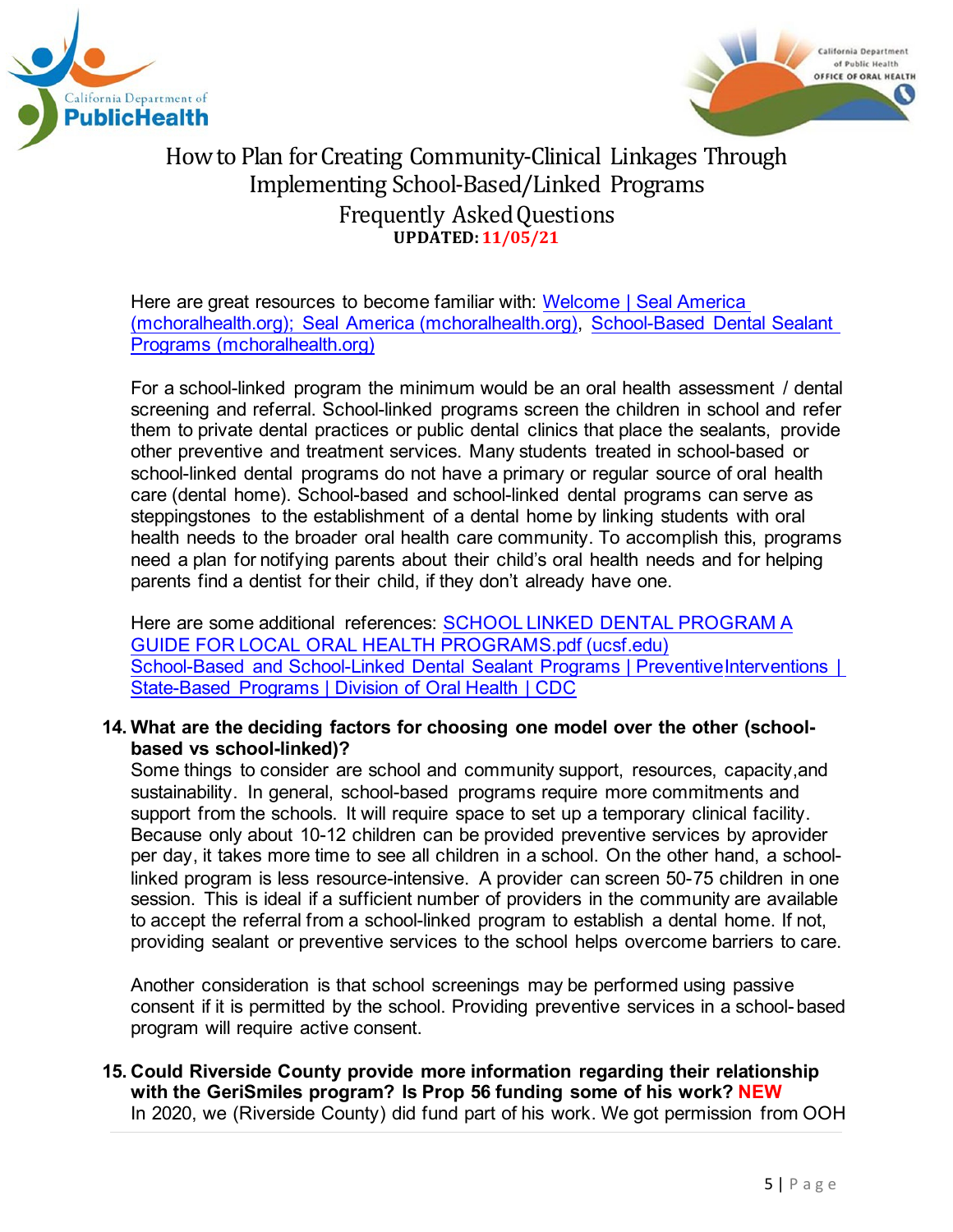



to pilot the virtual screenings. In 2022, we'll be working with him to do a stipend. The organization will get a stipend for children screened for KOHA. His business model is, he does the screenings, and we (Riverside LOHP) do the other billable services, such as fluoride varnish. We support GeriSmiles going in and doing follow up, but we use community partners for anything that is a billable service, since we can't spend Prop 56 funds on services that can be billed. He has the contract with the schools and then we have a separate contract with GeriSmiles. We're mentioned in his contract with the state that it's a partnership between GeriSmiles and the state, so we're allowed to go with him to the various sites. We don't have a separate contract with the school district. We let our community partners establish the contracts with the individual school district. Then we create an MOU with the community partners.

### **16. What type of nurse can do dental screenings? NEW**

Nurses can perform a dental screening if they are concerned that a child is suffering or may have an infection and inform the parents the need to visit a dentist. School nurses have historically been the ones to receive a child in pain, determine the source of the discomfort, render care as appropriate and make the necessary referral. We have heard from many school nurses that their number 1 problem is untreated dental disease. The role of school nurses will not change with this requirement.

The requirement is intended to identify dental problems earlier, thereby reducing the number of children's visits to the school nurse for undiagnosed dental disease. The requirement is also expected to provide added support for the dental referrals that nurses make, in that the school nurse cannot "sign off" on a child's oral health. By requiring that a dental professional do this assessment, the State is emphasizing to parents that their child's oral health must be cared for by dental professionals and reinforces the referrals that school nurses make for children with dental disease. [Kindergarten Oral Health Requirement: Information for Schools \(cda.org\)](https://www.cda.org/Home/Public/Kindergarten-Oral-Health-Requirement/Schools)

#### **17. Can nurses perform the dental screening for KOHA? NEW**

No, the law states it must be completed by a "dental professional." The goal of this law is to connect children with a regular source of dental care. The law requires schools to educate parents about the importance of oral health to overall health and readiness for school and encourages parents to locate a source of dental care, be that a private dentist or a community clinic, for this dental evaluation. Additionally, information to support enrolling children in Medi-Cal is also provided to parents. This law serves as the impetus to make a connection that is ideally not a one-time event but can become a regular source of care.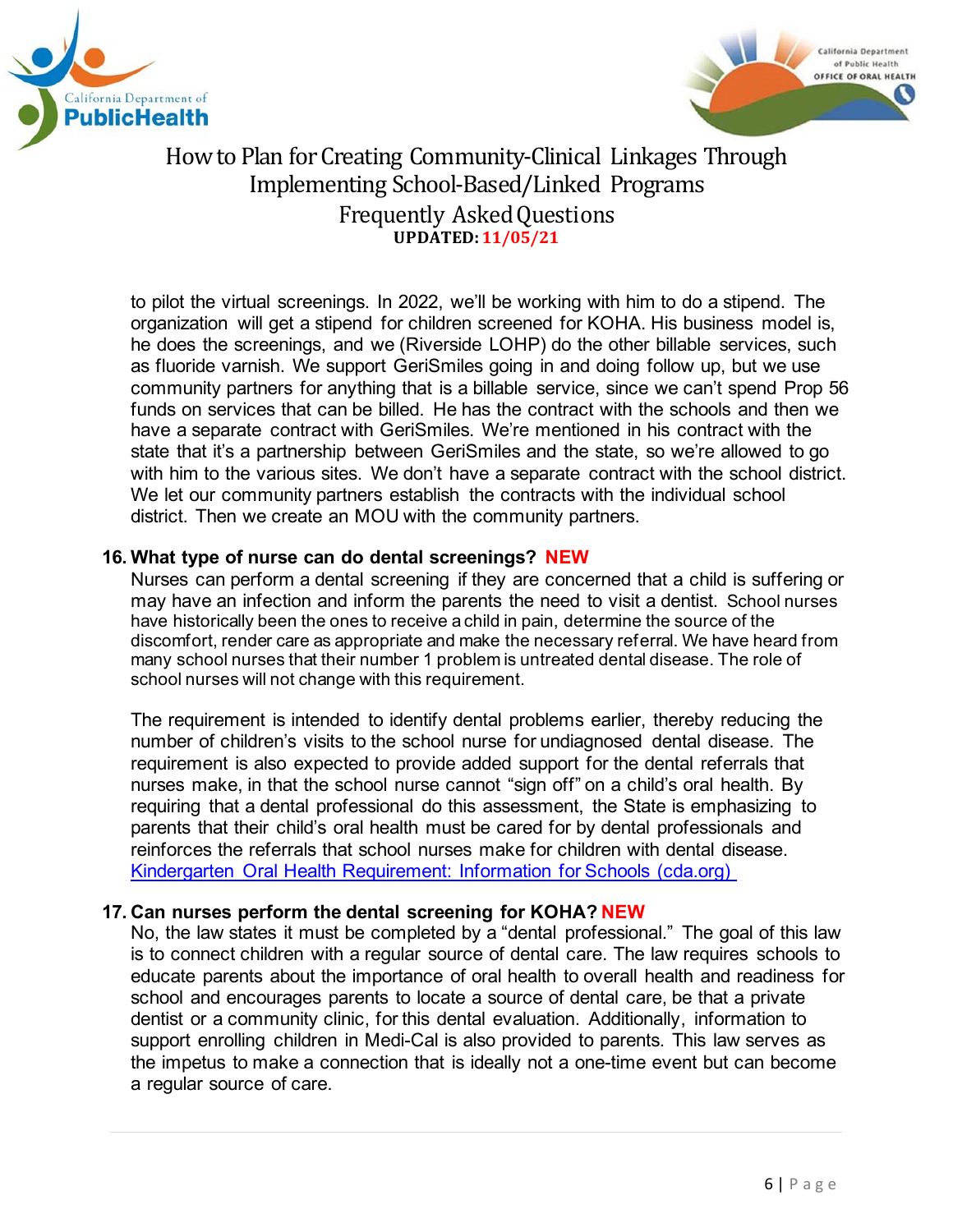



An ongoing challenge for school nurses who provide basic assessments (i.e., screenings) for children at school is follow through on referrals made. This law provides another tool to back up a recommendation to see a dentist for comprehensive evaluation and care. What's more, this law also measures the specific barriers encountered when the parent does not follow through on that recommendation. [Kindergarten Oral Health Requirement: Information for Schools \(cda.org\)](https://www.cda.org/Home/Public/Kindergarten-Oral-Health-Requirement/Schools)

#### **18. Are we just doing screenings and referral and no fluoride varnish? NEW**

The evidence for a single application of fluoride varnish is weak. You must do at least three or four applications to see any impact. If you are screening and connecting a child to a source of dental care with the hope of getting the child into a dental home, then there is no need to do fluoride varnish. The second reason is you must obtain active consent for fluoride varnish. The screening can be done with passive consent. Participation rates drop dramatically when active consent is needed. In school sealant programs, research has shown that those who need it the most, don't participate. We encourage you to focus on passive consent and screening. Screening will not help as much unless you have a robust referral management system in place. Focus on building the referral management system.

#### **19. How much staff supports screening 100 children in an 8-hour workday? How many minutes per child should it take to do 1 screening? NEW**

With dental screenings, it's a quick look. You shouldn't need to touch the child if you have a penlight. Ask them to open and tip their head back. The less you touch the child, the fewer infection control steps need to happen, which makes it so much faster. If you have a screener or assistant to help with charting, you can screen the child in a matter of minutes. One person can do the screening and write down the information. It still should take 1-3 minutes. Schools end early and they have breaks, so work with the school to coordinate times. Even on a short day, you should be able to see  $50 - 80$ kids for a screening. Good coordination with the school will make the process very quick. RDHs and RDHAPs are familiar with this process. Ask them how many they could screen in a day.

Danika Ng in Marin County stated "*At one of our dental screening events we were able to screen an entire school (571 students) in a few hours (~4-5). It was a very quick process for us."*

Laura McEwen stated, *"Be sure to include the travel time to the school. Very important for rural communities where schools are 1.5 hours away one-way."*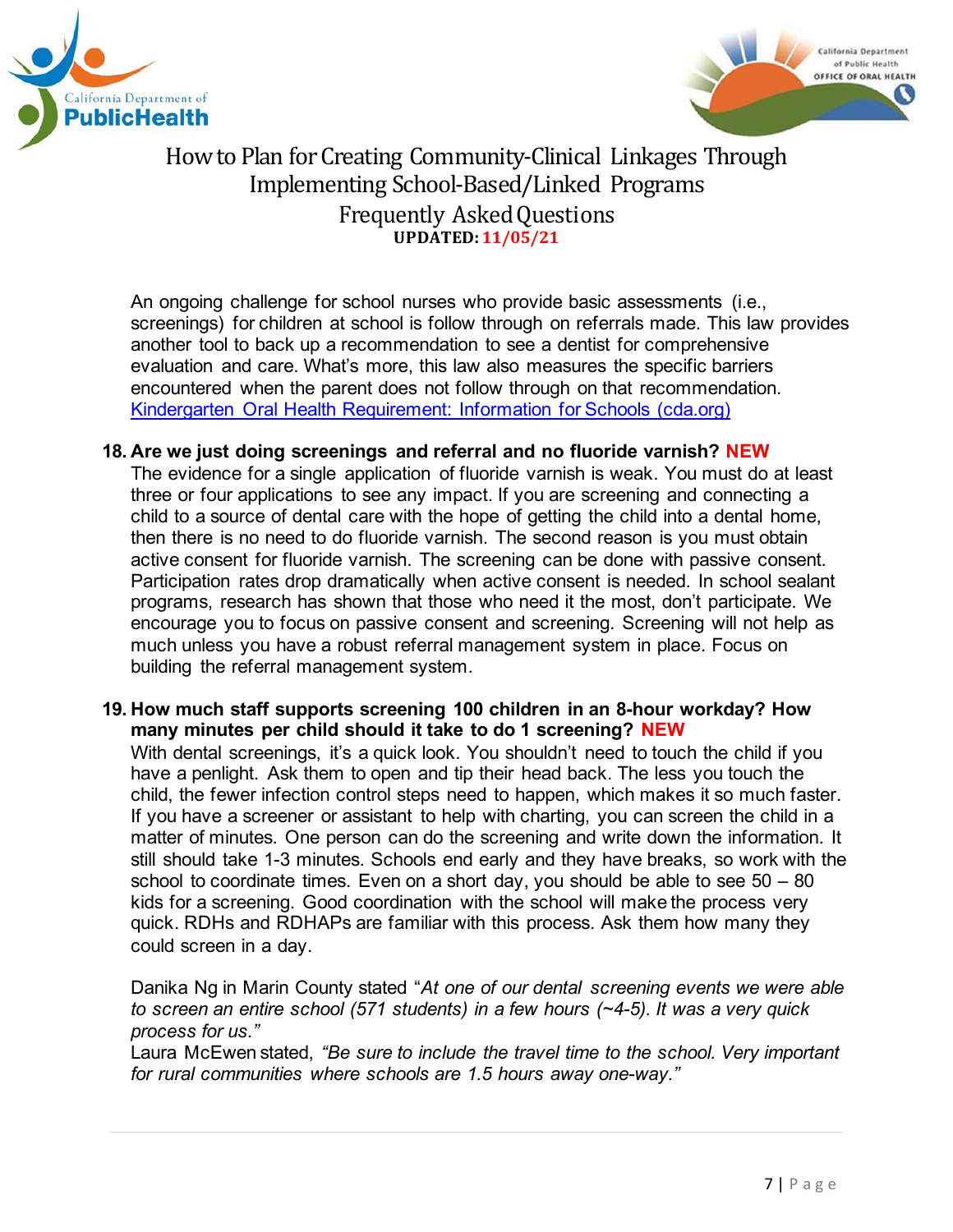



**20. How many times in a school year should we screen a single school? NEW** Only once.

### **21. How many days did it take to recruit schools? NEW**

Recruiting will differ for each area. Here are some resources: [KOHA Toolkit Working](https://oralhealthsupport.ucsf.edu/sites/g/files/tkssra861/f/wysiwyg/oralhealthed/KOHA%20Toolkit%20Working%20with%20Schools.pdf)  [with Schools.pdf \(ucsf.edu\).](https://oralhealthsupport.ucsf.edu/sites/g/files/tkssra861/f/wysiwyg/oralhealthed/KOHA%20Toolkit%20Working%20with%20Schools.pdf) We encourage you to find local champions to partner with schools. Teachers, school nurses, principals, parents, and other active community members can make great champions. Check to see if schools will be holding Back to School events or meetings, parent nights, or other events such as coffee socials, fall or spring festivals, etc. that are open to the community and may promote health. By attending school social activities, you can be present and possibly recruit someone to lead the effort.

#### **22. Can you share an example screening form so we can see what priority info is collected? NEW**

There are several examples of screening forms on COHTAC. One example is **Prop 10** [Patient Information Form \(ucsf.edu\).](https://oralhealthsupport.ucsf.edu/sites/g/files/tkssra861/f/wysiwyg/oralhealthed/2-Dental%20Screening%20Form%20%28ENG-SPAN%29.pdf)

Other examples can be found on the following pages: [School Program Resources |](https://oralhealthsupport.ucsf.edu/school-program-resources)  [California Oral Health Technical Assistance Center \(ucsf.edu\),](https://oralhealthsupport.ucsf.edu/school-program-resources) [KOHA Toolkit |](https://oralhealthsupport.ucsf.edu/our-programs/school-programs/kindergarten-oral-health-assessment/koha-toolkit)  [California Oral Health Technical Assistance Center \(ucsf.edu\).](https://oralhealthsupport.ucsf.edu/our-programs/school-programs/kindergarten-oral-health-assessment/koha-toolkit)

Also, review the KOHA Handbook examples on **School Oral Health Programs** | [California Oral Health Technical Assistance Center \(ucsf.edu\)](https://oralhealthsupport.ucsf.edu/our-programs/school-programs)

- **23. How does your team manage logistics and bandwidth to promote and support KOHA in all the kindergarten classrooms in Riverside County? NEW** Riverside County manages bandwidth by not going to each individual school. They start at the district level. They advise if you can get buy-in at the district level, it saves a lot of steps and communication.
- **24. Do the schools agree to use staff time to manage KOHA care coordination? Santa Cruz schools are varied in which ones have the capacity to follow up with KOHA forms, let alone follow-up with forms that are waived or can't find a dentist. Do you have suggestions on how to encourage the school to engage in the KOHA follow up? NEW**

In Riverside County, there's an expectation that children are going to get identified and get into care and to establish who's going to be the responsible party. We're getting more involved with our CHDP program and, at drive-thru events, having the opportunity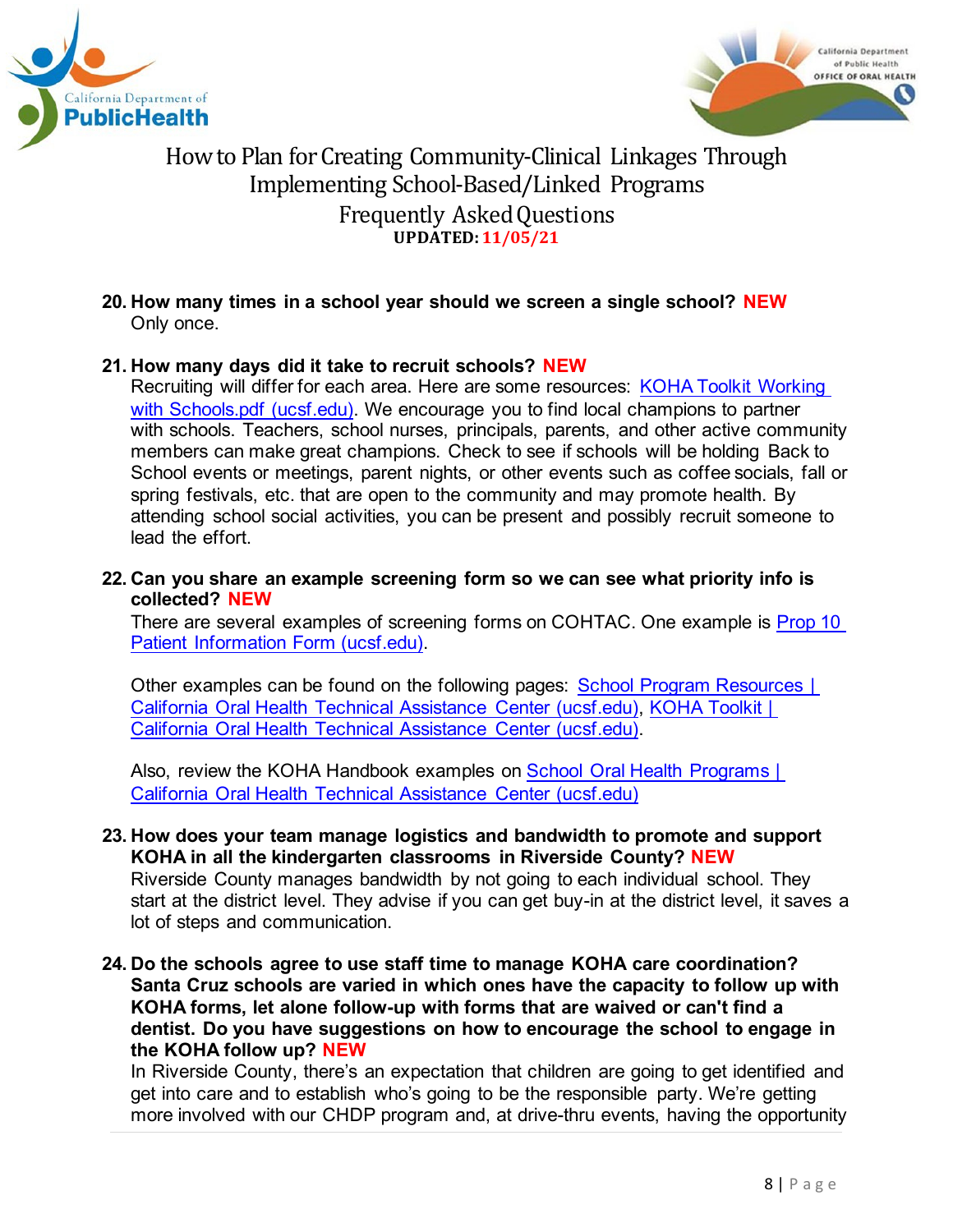



to speak with parents. We also found it effective to print out some Smile, CA cards. It's putting that onus on adults/parents/caregivers to contact Smile, CA to get a local referral of dentists in the area as well as resources for other providers. We also make sure the schools know about those resources as well.

# <span id="page-8-0"></span>Funding, Billing, and Budget

- **1. Can we use LOHP funds for honoraria for screenings, who receives them, for what tasks and for what approved amount?** We can allow for honorariums (i.e., stipends) for licensed dental providers to provide screenings for children because screenings are not reimbursable. This may offset the cost of taking time off from their regular clinical hours. Fluoride varnishes are billable to Medicaid. We will need a proposal from the LOHP listing how many events and providers and what the cost (stipend) would be, and how many children would be served?
- **2. For the budget revision due at the end of September, how should we allocate the RFA funding if we plan to use the state-selected referral management program?**

It will be a subscription, so you can include it under 'Other' for now and adjustlater if something changes.

**3. Can you provide some clarification about the state-sponsored referral management system? Does this mean LOHPs will not have to pay for the system?**

Correct. OOH is working to procure a referral management system software. The procurement process will take about a year and is expected to be complete by midsummer 2022. Each LOHP will have the option to subscribe to the basic system, and the OOH will cover the cost of the licenses. However, each LOHP canpurchase additional features as needed. If your LOHP is planning a school-based program or a Virtual Dental Home model, then you may want to explore a different system like clinical management software.

**4. Will the new referral management system be available to us soon? (NEW)** OOH is still waiting for approval from the Department to procure a system. This should not deter one from starting a screening program because one can start with a paper-based system.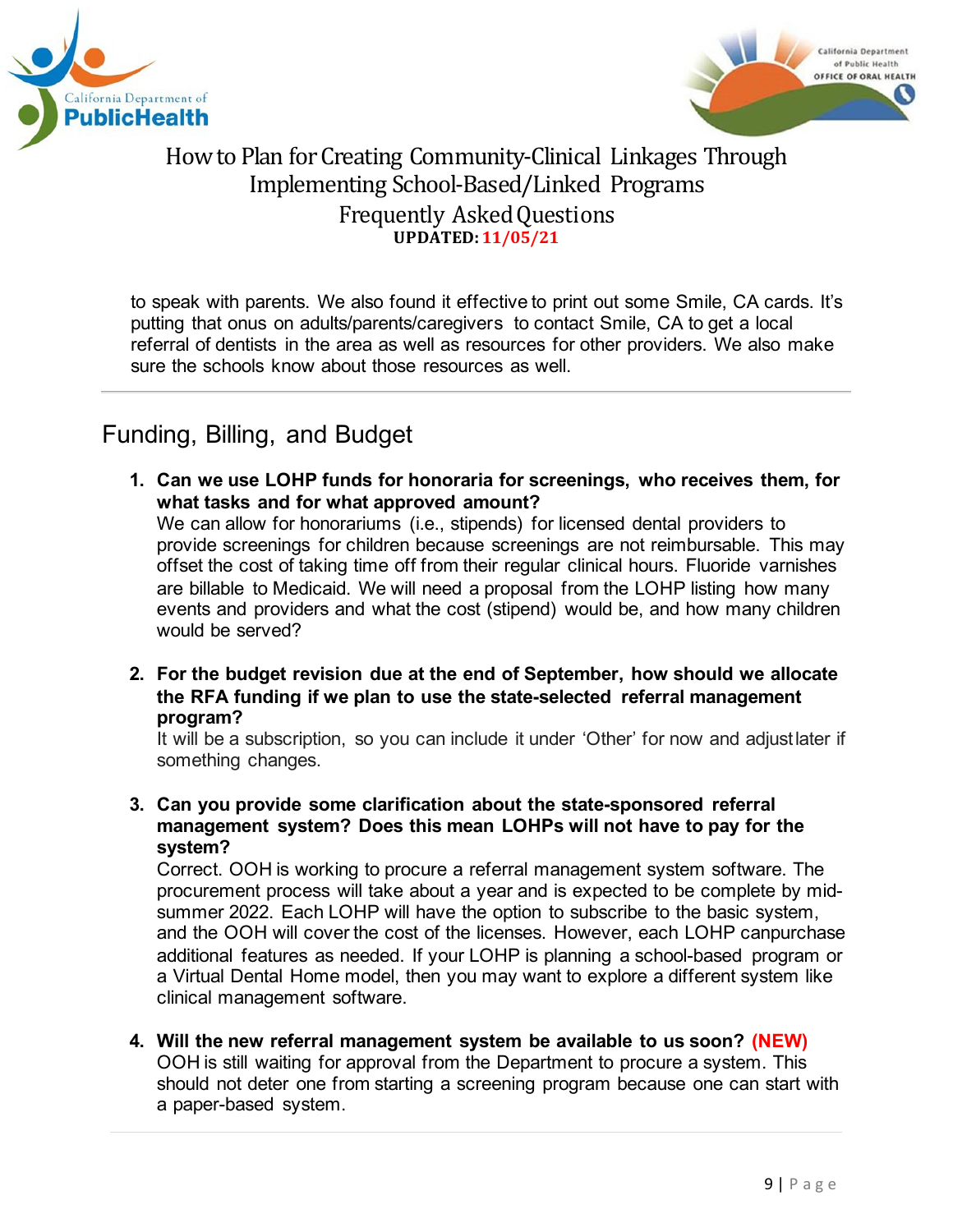



**5. Will the care-coordination system be decided upon before budget revisions are due on Sept 30th? If not, how should we write that into the budget revision?**

The referral software will not be decided upon by the Sept. 30, 2021 budgetrevision due date. Please contact your GM for details.

**6. Does Medi-Cal allow billing for Dental Services via teledentistry or in person at the schools?**

Yes, dental programs are operating in schools and billing Medicaid for services. For teledentistry specifically, OOH would need to know which specific service would be provided. If it is in the context of a virtual dental home, it would be allowable.

However, many dental services are in-person procedures, which teledentistry could not provide. For details regarding the Medi-Cal teledentistry policy, please refer to [Medi-Cal](https://www.dental.dhcs.ca.gov/MCD_documents/providers/COVID-19_teledentistry_provider_FAQs.pdf) Provider [Bulletin.](https://www.dental.dhcs.ca.gov/MCD_documents/providers/COVID-19_teledentistry_provider_FAQs.pdf)

# <span id="page-9-0"></span>Advocacy

- **1. Our schools seem overwhelmed since the pandemic and are more reluctant toallow services on their sites. Is there advocacy from a state level to school districts and superintendents to support SBSPs? We are reaching out at a local level, but I am hoping there may also be outreach from a state level.** Support from the state level to schools and superintendents does exist. The best way to gain support for SB/SL programs is at the local level. Identifying a local champion will help reinforce support from the state level is key.
- **2. In terms of advocacy for the new PH Infrastructure funds, could the State OOHplease present to both CCLHO and CHEAC at the State level to inform them ofstatewide successes and the need for concerted funding in the LHD's for Oral Health funding? That way our local advocacy has a platform and some uniformity of need upon which to build.**

OOH will follow up on this.

**3. Will there be an opportunity to advocate for inclusion of dental care coordination in CalAIM?**

Please visit the CalAIM website to provide input.